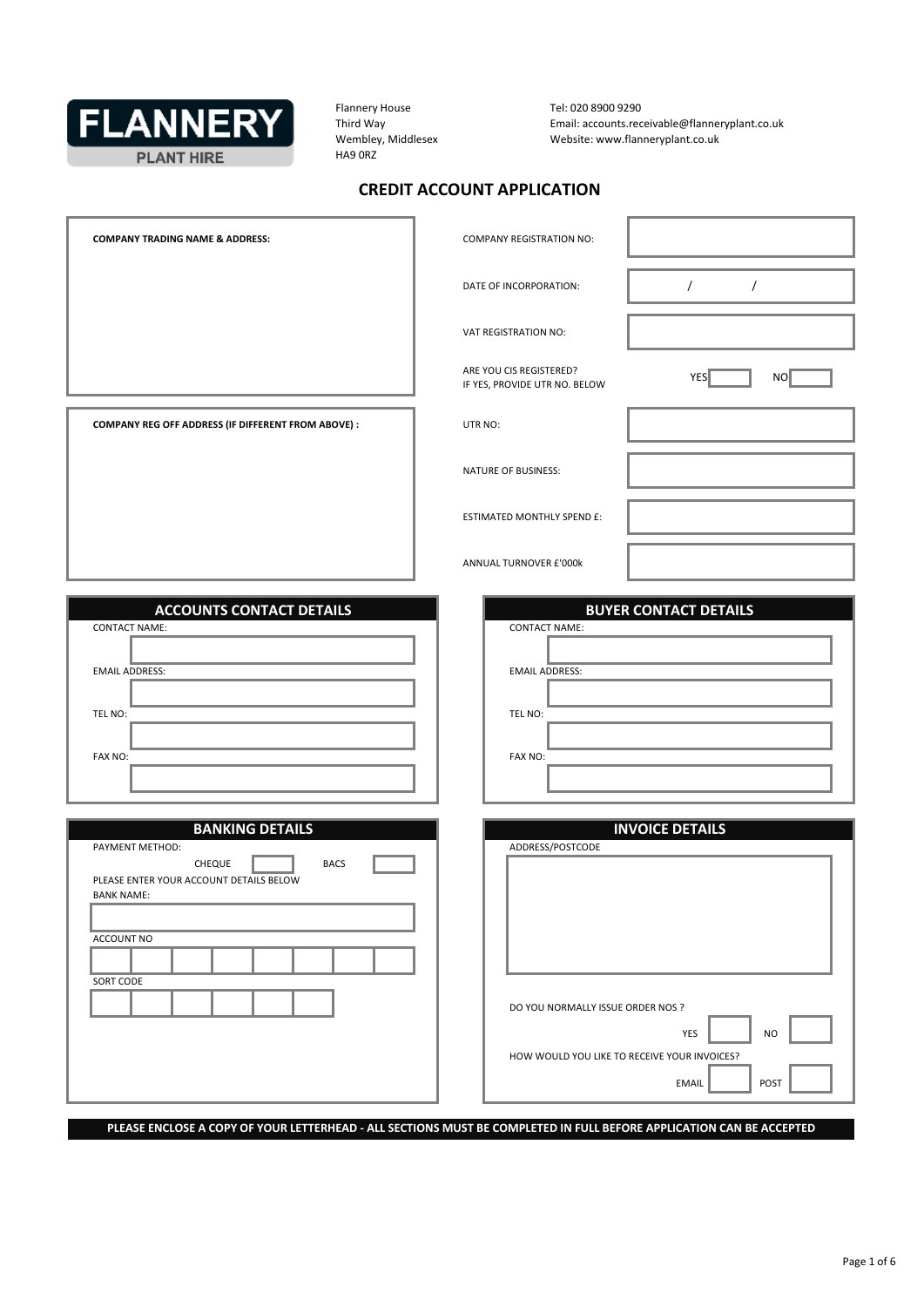

Flannery House Wembley, Middlesex HA9 0RZ

| Flannery House     | Tel: 020 8900 9290                             |
|--------------------|------------------------------------------------|
| Third Way          | Email: accounts.receivable@flanneryplant.co.uk |
| Wembley, Middlesex | Website: www.flanneryplant.co.uk               |

| <b>INSURANCE BROKER DETAILS:</b> |                       |  |  |                     |  |                        |  |
|----------------------------------|-----------------------|--|--|---------------------|--|------------------------|--|
| <b>BROKER NAME:</b>              |                       |  |  | NAME OF CONTACT     |  |                        |  |
|                                  |                       |  |  |                     |  |                        |  |
|                                  | <b>POLICY NUMBER:</b> |  |  |                     |  | <b>CONTACT EMAIL:</b>  |  |
|                                  |                       |  |  |                     |  |                        |  |
| <b>EXPIRY DATE</b>               |                       |  |  | LIMIT ANY ONE ITEM: |  | <b>CONTACT TEL NO:</b> |  |
|                                  |                       |  |  |                     |  |                        |  |

# **PLEASE PROVIDE COPY INSURANCE CERTIFICATE FOR:**

Hired in Plant Insurance / Contractors All Risks Insurance **Public All Public & Products Liability Insurance** 

**HIRE , GOODS & SERVICES**

**We hereby request P Flannery Plant Hire (Oval) to provide goods and/or services subject to our conditions of business including those listed below.**

CONDITIONS:

- 1. All Hire contracts are to modified CPA Model Conditions (July 2011), attached below. These terms shall be incorporated into any contract to the entire exclusion of all other terms and conditions
- 2. Damage to Tyres and all punctures are the responsibility of the hirer
- 3. Hirer to insure comprehensively against loss, theft, damage and all other risks
- 4. All damages are chargeable to the hirer as well as cleaning charges for machines returned excessively dirty
- 5. Hirer is responsible for health and safety weekly inspections
- 6. We operate a strict credit limit with all customers. If you exceed your limit at amytime you agree to pay sufficient sufficient funds to bring your account balance below your credit limit
- 7. We reserve the right to withdraw credit facilities if these terms are not adhered to.
- 8 If you do not exceed your credit limit our credit terms are strictly 30 days net end of month
- 9. All queries to be notified to Head Office within 10 days from date of invoice

In processing your application for credit facilities we may make enquiries of credit agencies or other third parties who may record those enquiries. We may also disclose information about the conduct of your account with us to credit agencies or other third parties. Theinformation obtained from or provided to credit reference agencies or other third parties may be used in assessing further applications for credit terms, for debt collection, for tracing and for fraud prevention

| Declaration:<br>This application is to be signed by a<br>Director/Partner /Proprietor only. It may be the<br>case that the credit facility may only be granted if<br>a personal guarantee is entered into. If this is the<br>case, we will advise you separately. By signing<br>this document you are only binding your<br>company/partnership/business to P. Flannery<br>Plant Hire (Oval) Ltd Terms and Conditions. | SIGNED<br>PRINT NAME<br><b>POSITION</b> | DATE |  |  |  |  |  |
|-----------------------------------------------------------------------------------------------------------------------------------------------------------------------------------------------------------------------------------------------------------------------------------------------------------------------------------------------------------------------------------------------------------------------|-----------------------------------------|------|--|--|--|--|--|
| AND FINALLY WHERE DID YOU HEAR ABOUT US ?                                                                                                                                                                                                                                                                                                                                                                             |                                         |      |  |  |  |  |  |
| <b>SALES REP</b><br>GOOGLE/SEARCH                                                                                                                                                                                                                                                                                                                                                                                     | SOCIAL MEDIA<br><b>WEBSITE</b>          |      |  |  |  |  |  |
| <b>NAME</b><br><b>OTHER</b>                                                                                                                                                                                                                                                                                                                                                                                           |                                         |      |  |  |  |  |  |

**PLEASE ENCLOSE A COPY OF YOUR LETTERHEAD - ALL SECTIONS MUST BE COMPLETED IN FULL BEFORE APPLICATION CAN BE ACCEPTED**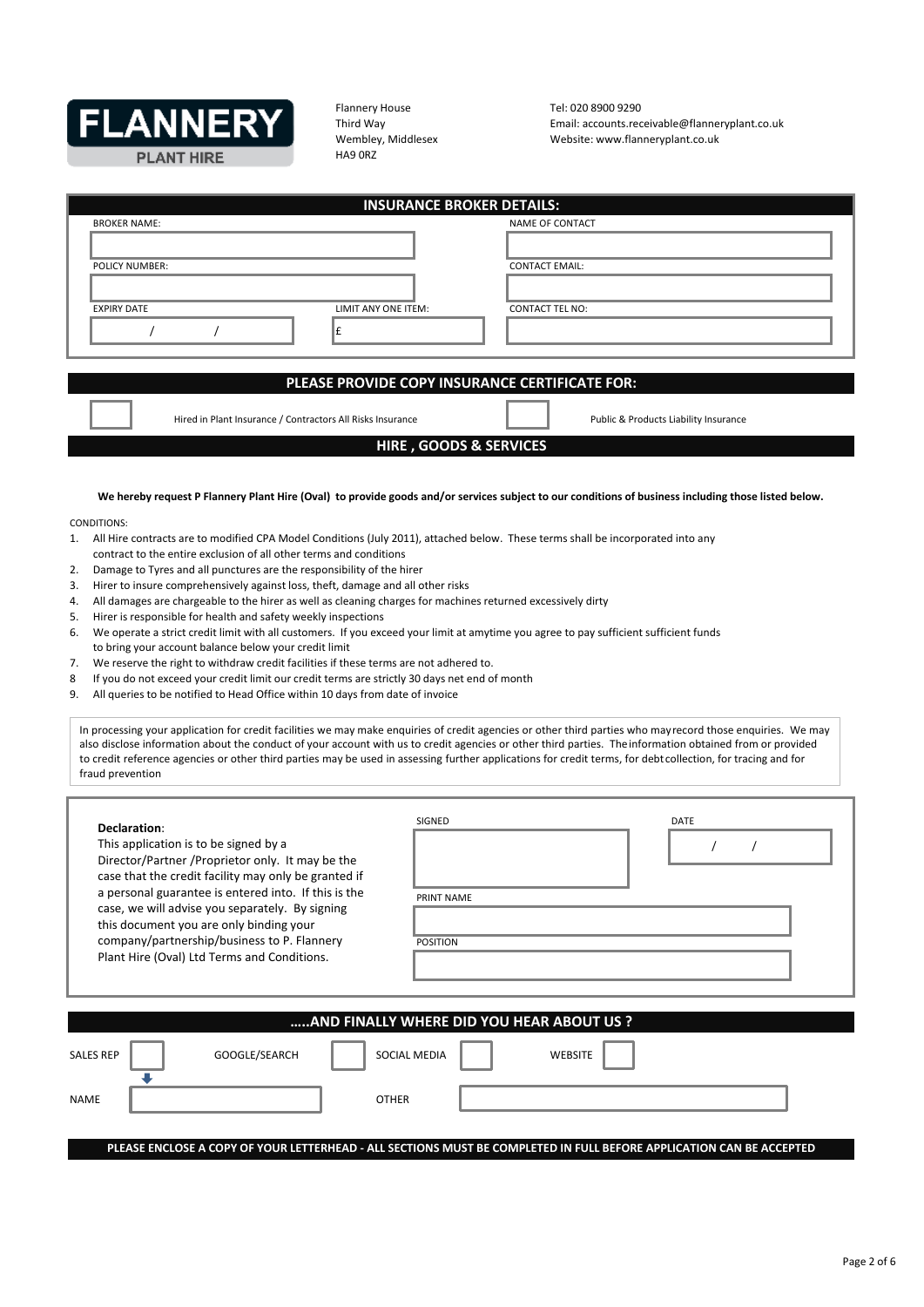# **MODEL CONDITIONS FOR THE HIRING OF PLANT (With effect from July 2011)**

These conditions are not to be used for consumer contracts. A consumer contract is a contract entered into with a person acting in their own capacity and not for or on behalf of any business or trade entity.

### **1. DEFINITIONS**

- (a) The "Contract" is the Contract between the Owner and the Hirer for the hire of Plant, which incorporates the Offer and is governed by these conditions.
- (b) The "Hire Period" shall commence from the time when the Plant leaves the Owner's depot or place where last employed and shall continue until the Plant is received back at the Owner's named depot or other agreed location. For the avoidance of doubt the Hire Period includes the time Plant is left on site during a Holiday Period
- (c) The "Hirer" is the Company, firm, person, Corporation or public authority taking the Owner's Plant on hire and includes their successors or personal representatives.
- (d) "Holiday Period" covers any cessation of work over Easter, Christmas and the New Year; as well as any other Bank or Public holidays.
- (e) "Offer" is the Owner's offer to hire the Plant to the Hirer which will include details of the Plant to be hired, the Hire Period, relevant hire rates and charges and any supplementary conditions to be incorporated into the Contract.
- (f) The "Owner" is the Company, firm or person letting the Plant on hire and includes their successors, assignees or personal representatives.
- (g) "Plant" covers all classes of Plant, or replacement Plant, machinery, vehicles, equipment, accessories, and any ancillary items, vehicles or equipment therefor, which the Owner agrees to hire to the Hirer, or anything which is supplied by the Owner to effect the hire, and anything supplied by the Owner for the safe operation and routine inspection and maintenance of the Plant.
- (h) A "Working Day" shall be from 8.00 am to 4.30 pm, Monday to Thursday, and 8.00 am to 3.30 pm, on Friday allowing a half-hour lunch break each day, unless otherwise specified in the Contract.
- (i) A "Working Week" covers the period from 8.00 am on Monday to 3.30 pm on Friday, unless otherwise specified in the Contract.

### **2. EXTENT OF CONTRACT**

No terms, conditions or warranties other than as specifically set forth in the Offer shall be deemed to be incorporated or to form part of the Contract or shall otherwise govern the relationship between the Owner and the Hirer in relation to the hire of any particular Plant pursuant to the Offer. This excludes all other terms or conditions which the Hirer may seek to apply under any order or acknowledgement or acceptance or similar document and supersedes all prior negotiations, representations or agreements, whether written or oral unless and to the extent that they are expressly accepted in writing and signed by the Owner. The Owner and the Hirer do not intend that any of the terms of the Contract will be enforceable by virtue of the Contracts (Rights of Third Parties) Act 1999 by any person not a party to the Contract, except that a person who is a successor to or an assignee of the rights of the Owner is deemed to become a party to the Contract after the date of succession or assignment (as the case may be).

# **3. ACCEPTANCE OF PLANT**

Acceptance of the Plant on site implies acceptance of all terms and conditions herein unless otherwise previously agreed in writing.

### **4. UNLOADING AND LOADING**

The Hirer shall be responsible for the unobstructed access and egress and, unless otherwise agreed in writing, for unloading and loading of the Plant at the site; and any personnel supplied by the Owner for such unloading and / or loading shall be deemed to be under the direction and control of the Hirer. Such personnel shall for all purposes in connection with their employment in the unloading and / or loading of the Plant be regarded as the servants or agents of the Hirer (but without prejudice to any of the provisions of clause 13) who shall be solely responsible for all claims arising in connection with unloading and / or loading of the Plant by, or with the assistance of, such personnel.

#### **5. DELIVERY IN GOOD ORDER AND MAINTENANCE: INSPECTION REPORTS**

- (a) Unless notification in writing to the contrary is received by the Owner from the Hirer in the case of Plant supplied with an operator within four working days, and in the case of Plant supplied without an operator within three working days, of the Plant being delivered to the site, the Plant shall be deemed to be in good order, save for either an inherent fault or a fault not ascertainable by reasonable examination, in accordance with terms of the Contract and to the Hirer's satisfaction, provided that where the Plant requires to be erected on site, the periods stated above shall be calculated from the date of completed erection of Plant. The Hirer shall be responsible for the safe keeping of the Plant, its use in a workmanlike manner within the manufacturer's rated capacity and in accordance with the manufacturer's and / or the Owner's recommendations, and its return on the completion of the Hire Period in equal good order (fair wear and tear excepted).
- The Hirer shall at all times when hiring Plant without the Owner's operator or driver take all reasonable steps to keep himself acquainted with the state and condition of the Plant. If such Plant is continued at work or in use in an unsafe and unsatisfactory state or environment, the Hirer shall be solely responsible for any damage, loss, cost, expense or accidents whether directly or indirectly arising therefrom.

Any inspection report required under the relevant legislation, or a copy thereof, shall be supplied by the Owner, if requested by the Hirer, and returned on completion of the Hire Period.

#### **6. SERVICING AND INSPECTION**

The Hirer shall at all reasonable times allow the Owner, his agents or his insurers to have access to the Plant to inspect, test, adjust, repair or replace the same. So far as reasonably practicable the Hirer shall allow such access during the Working Day.

# **7. GROUND AND SITE CONDITIONS**

- (a) The Hirer is deemed to have knowledge of the site or the property or land where the Plant is to be delivered and the Hirer warrants that the condition of the site or place of delivery of the Plant is suitable for the use of such Plant.
- (b) If, in the opinion of the Hirer, the ground (including any private access road or track) is soft or unsuitable for the Plant to work on, travel over, be transported over, be erected or dismantled on without timbers or equivalent support, the Hirer shall supply and lay suitable timbers or equivalent support in a suitable position for the Plant to travel over, work on, be transported over, be erected or dismantled on, including for the purpose of delivery and collection.
- (c) Any timber or other material supplied by the Owner is provided solely to assist the Hirer under their duties within clause 7(b) and expressly not to relieve him of his legal, regulatory or contractual obligations to ensure adequate stability of the Plant.
- (d) The Hirer is responsible for the protection of, and liable for any damage to, any underground, surface or above ground services and utilities including, but not limited to cables, ducts, water pipes and gas lines, and any pavements, bridges, tunnels and roadways on or adjacent to the site and the Hirer shall liaise as necessary and comply with all requirements of the relevant statutory authority or similar body.

### **8. HANDLING OF PLANT**

- (a) When a driver or operator or any person is supplied by the Owner with the Plant, the Owner shall supply a person competent in operating the Plant or for such purpose for which the person is supplied and such person shall be under the direction and control of the Hirer. Such drivers or operators or persons shall for all purposes in connection with their employment in the working of the Plant be regarded as the servants or agents of the Hirer (but without prejudice to any of the provisions of clause 13) and the Hirer shall be solely responsible for all claims arising in connection with the operation of the Plant by the said drivers / operators / persons.
- (b) The Hirer shall not allow any other person to operate such Plant without the Owner's prior written consent.
- (c) Such drivers or operators or persons shall not operate any other plant or machinery or undertake work other than that for which they are supplied by the Owner unless previously agreed in writing between the Owner and the Hirer.

### **9. BREAKDOWN, REPAIRS AND ADJUSTMENT**

- (a) Any breakdown or the unsatisfactory working of or damage to any part of the Plant must be notified immediately to the Owner, and confirmed in writing. Any claim for breakdown time will only be considered from the time and date at which written notification is received and acknowledged by the **Owner.**
- Full allowance for the hire charges set out in the Offer will be made to the Hirer for any stoppage due to breakdown of the Plant caused by the development of either an inherent fault or a fault not ascertainable by reasonable examination or fair wear and tear and for all stoppages for normal running repairs in accordance with the terms of the Contract.
- The Hirer shall not (except for the changing of any tyre and repair of punctures), repair, modify or alter the Plant without the prior written permission of the Owner. The changing of any tyre and repair of punctures are however the responsibility of the Hirer who should arrange for them to be changed / repaired. The Hirer is responsible for all costs incurred in the changing or replacement of any tyre (which must be of an equivalent specification) as approved by the Owner and for the repair of any puncture.
- (d) The Hirer shall be responsible for all expense involved arising from any breakdown, unsatisfactory working of or damage to any part of the Plant due to the Hirer's negligence, misdirection or misuse of the Plant, whether by the Hirer or his servants, and for the payment of hire at the idle time rate as defined in clause 25, during the period the Plant is necessarily idle due to such breakdown, unsatisfactory working or damage. The Hirer is responsible for the cost of spares and / or repairs due to theft, loss or vandalism of the Plant. The Owner will be responsible for the cost of repairs, inclusive of the cost of spares, to the Plant involved in breakdown from all other causes.

**10. OTHER STOPPAGES**

No claims will be admitted (other than those allowed for under "Breakdown" (clause 9) or for "Idle Time" (clause 25), as herein provided), for stoppages through causes outside the Owner's control, including but not limited to bad weather and / or ground conditions nor shall the Owner be responsible for the cost or expense of recovering any Plant from soft or unsuitable ground, or a hazardous environment. For the avoidance of doubt, the Hirer shall be responsible for the cost and expense of recovering any Plant from soft or unsuitable ground or a hazardous environment.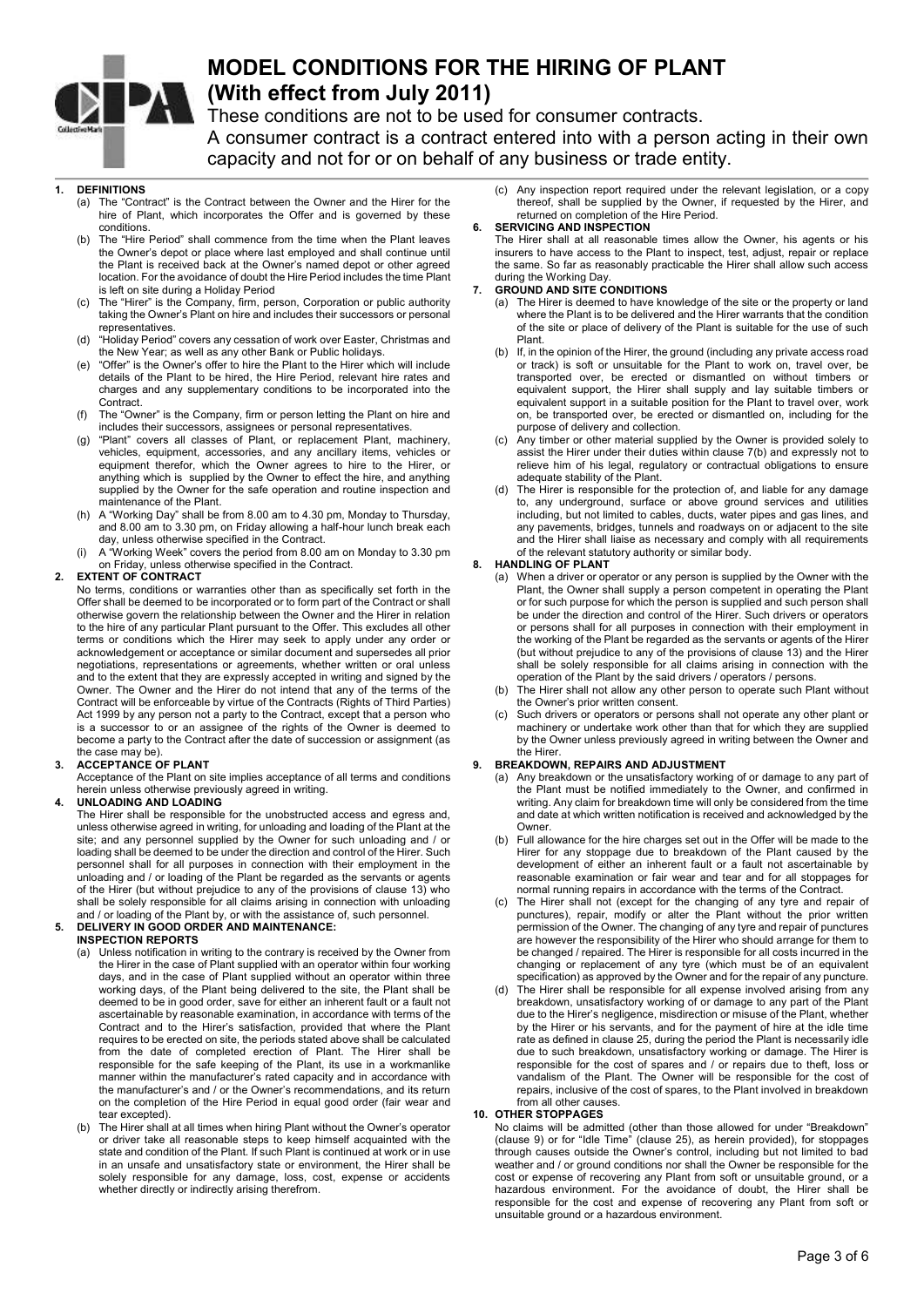#### **11. LOSS OF OTHER PLANT DUE TO BREAKDOWN**

Each item of Plant specified in the Contract is hired as a separate unit and the breakdown or stoppage of one or more units or vehicles (whether the property of the Owner or otherwise) through any cause whatsoever, shall not entitle the Hirer to compensation or allowance for the loss of working time by any other unit or units of Plant working in conjunction therewith, provided that where two or more items of Plant are expressly hired together as a unit, such items shall be deemed to be one unit for the purpose of breakdown.

#### **12. LIMITATION OF LIABILITY**

Except for liability on the part of the Owner which is expressly provided for in the Contract (including these clauses):

- (a) the Owner shall have no liability or responsibility for any loss, or damage of whatever nature due to or arising through any cause beyond his reasonable control;
- (b) the Owner shall have no liability or responsibility, whether by way of indemnity or by reason of any breach of the Contract, breach of statutory duty or misrepresentation or by reason of the commission of any tort (including but not limited to negligence) in connection with the hire, for any of the Hirer's loss of profit, loss of use of the Plant or any other asset or facility, loss of production or productivity, loss of contracts with any third party, liabilities of whatever nature to any third party, and / or any other financial or economic loss or indirect or consequential loss or damage of whatever nature; and
- (c) whenever the Contract (including these clauses) provides that any allowance is to be made against hire charges, such allowance shall be the Hirer's sole and exclusive remedy in respect of the circumstances giving rise to the allowance, and such remedy shall be limited to the amount of hire charges which would otherwise be or become due if the allowance in question had not been made.
- (d) For the avoidance of doubt, nothing in these conditions limits or seeks to exclude the Owner's liability for claims of death or personal injury caused by the Owner's negligence, fraud or for any other liability for which it is not permitted to seek to limit or exclude by operation of law.

#### **13. HIRER'S RESPONSIBILITY FOR LOSS AND DAMAGE**

- (a) For the avoidance of doubt it is hereby declared and agreed that nothing in this clause affects the operation of clauses 4, 5, 8 and 9 of these conditions.
- (b) For the duration of the Hire Period (which for the avoidance of doubt includes the time Plant is left on site during a Holiday Period) the Hirer shall, subject to the provisions referred to in sub paragraph (a) make good to the Owner all loss of or damage to the Plant from whatever cause the same may arise, fair wear and tear excepted, and except as provided in clause 9 herein, and shall also fully and completely indemnify the Owner and any personnel supplied by the Owner in respect of all claims by any person whatsoever for injury to person or property caused by or in connection with or arising out of the storage, transit, transport, unloading, loading or use of the Plant during the continuance of the Hire Period, and in connection therewith, whether arising under statute or common law. In the event of loss of or damage to the Plant, hire charges shall be continued at idle time rates as defined in clause 25 until the settlement has been agreed. Payment of the settlement must be made within 21 calendar days of the date of the agreement or idle time charges can be reinstated from the date of that agreement. Should idle time charges be re-instated, the agreed settlement figure remains payable in full.
- (c) Notwithstanding the above the Hirer shall not be responsible for damage, loss or injury:
	- (i) prior to delivery of any Plant to the site (or, where the site is not immediately adjacent to a highway maintainable at the public expense, prior to its leaving such highway) where the Plant is in transit by transport of the Owner or as otherwise arranged by the Owner,
	- (ii) during the erection and / or dismantling of any Plant where such Plant requires to be completely erected / dismantled on site, provided always that such erection / dismantling is under the exclusive control of the Owner or his agent,
	- after the Plant has been removed from the site and is in transit on a highway maintainable at the public expense (or where the site is not immediately adjacent to a highway maintainable at the public expense after it has joined such highway) to the Owner by transport of the Owner or as otherwise arranged by the Owner,
	- (iv) where the Plant is travelling to or from a site on a highway maintainable at the public expense (or, where the site is not immediately adjacent to a highway maintainable at the public expense, prior to its leaving or after its joining such highway) under its own power with a driver supplied by the Owner.

#### **14. NOTICE OF ACCIDENTS**

If the Plant is involved in any accident resulting in injury to persons or damage to property, immediate notification must be given by the Hirer to the Owner by telephone and confirmed in writing to the Owner no later than 24 hours after such telephone notification. In relation to any claim in respect of which the Hirer is not bound to fully indemnify the Owner, no admission of liability, offer, promise of payment or indemnity shall be made by the Hirer without the Owner's prior written permission.

#### **15. RE-HIRING ETC.**

Neither the Plant nor any part thereof shall be re-hired, sub-let, or lent to any third party without the prior written permission of the Owner.

**16. CHANGE OF SITE**

The Plant shall not be moved from the site to which it was delivered or consigned without the prior written permission of the Owner.

**17. RETURN OF PLANT FOR REPAIRS**

If during the Hire Period the Owner decides that urgent repairs to the Plant are necessary then he may arrange for such repairs to be carried out on site or at any location of his nomination. In the event that urgent repairs to the Plant are necessary the Owner shall be obliged to replace the Plant with similar Plant if available, the Owner (but without prejudice to any of the provisions of clauses 9 and / or 13) paying all transport charges involved. In the event of the Owner being unable to replace the Plant he shall be entitled to terminate the Contract forthwith (but without prejudice to any of the provisions of clauses 9 and / or 13) by giving written notice to the Hirer. If such termination occurs:

- (a) within three months from the commencement of the Hire Period, the Owner (but without prejudice to any of the provisions of clauses 9 and / or 13) shall pay all transport charges involved, or,
- (b) more than three months from the commencement of the Hire Period, the Owner (but without prejudice to any of the provisions of clauses 9 and / or 13) shall be liable only for the cost of reloading and return transport.

#### **18. BASIS OF CHARGING**

- (a) The Hirer shall render to the Owner for each Working Week an accurate statement of the number of hours the Plant has worked each day. When any personnel, operator or driver is supplied by the Owner, the Hirer shall sign their time record sheets. The signature of the Hirer's representative shall bind the Hirer to accept the hours shown on the time records sheets.
- (b) Full allowance will be made for breakdown periods resulting from mechanical or electrical faults or absence of driver or operator supplied by the Owner except where breakdown is due to acts or omissions of third parties and / or the Hirer's misuse, misdirection or negligence, subject however to the provisions of clause 8 of these conditions.
- Breakdown time in respect of such periods shall be allowed for not more than the Working Day less the actual hours worked.
- (d) Plant shall be hired out either:
	- (i) for a stated minimum number of hours per Working Day or per Working Week or, (ii) without any qualification as to minimum hours. Odd days at the
	- beginning and at the end of the Hire Period shall be charged pro rata.
- (e) Stoppages due to changing of tyres and repairs to punctures will be chargeable as working time up to a maximum of 2 hours for any one stoppage and any excess will be charged for at the appropriate idle time rates.
- (f) In the case of Plant which is required to be dismantled for the purpose of transportation, if the Owner agrees to a modification of the hire charge for the period required for assembling on site and dismantling upon completion of the Hire Period, such modification of the hire charge and the Hire Period for which it shall apply shall be stated in the Offer / Contract.

#### **19. PLANT HIRED ON A DAILY BASIS WITHOUT QUALIFICATION AS TO HOURS**

The full daily rate will be charged on a daily basis irrespective of the hours worked except in the case of breakdown for which the Owner is responsible, when the actual hours worked will be charged pro rata of the average Working Day. No hire charge shall be made for Saturday and / or Sunday unless the Plant is actually worked.

#### **20. PLANT HIRED BY THE WEEK OR MONTH WITHOUT QUALIFICATION AS TO HOURS**

The weekly or monthly rate shall be charged irrespective of the number of hours worked, except in the case of breakdown for which the Owner is responsible when an allowance pro rata of the agreed weekly rate or pro rata of the agreed monthly rate will be made for each full Working Day broken down calculated to the nearest half Working Day.

#### **21. PLANT HIRED BY THE WEEK OR THE HOUR FOR A MINIMUM OF 39 HOURS PER WEEK**

The full hire for the minimum period in the Contract will be charged and an additional pro rata charge will be made for hours worked in excess of such minimum period. Allowance will be made for breakdowns up to 8 hours except on Fridays when the allowance will be up to 7 hours providing always that where the actual hours worked are in excess of the minimum period less breakdown time, the actual hours worked shall be chargeable. Idle time for this purpose shall be treated as actual working time. The minimum Working Week of 39 hours shall be reduced by 8 hours Monday to Thursday and 7 hours Friday for each Holiday Period occurring in such Working Week, provided that the Plant is not in use during such Holiday Period.

#### **22. "ALL-IN" RATES** Where "All-In" rates are charged by agreement the minimum period shall be as

#### defined in the Contract and in accordance with the hire rates and terms contained therein, subject to the provisions of clause 26. **23. COMMENCEMENT AND TERMINATION OF CONTRACT (TRANSPORT OF**

# **PLANT)**

- (a) The Hire Period shall commence from the time when the Plant leaves the Owner's depot or place where last employed and shall continue until the Plant is received back at the Owner's named depot or other agreed location but an allowance shall be made of not more than one day's hire charge each way for travelling time. If the Plant is used on the day of travelling, full hire rates shall be paid for the period of use on that day. If more than one day is properly and unavoidably occupied in transporting the Plant, a hire charge at idle time rates shall be payable for such extra time, provided that where Plant is hired for a total period of less than one Working Week, the full hire rate shall be paid from the date of despatch to the date of return to the Owner's named depot or other agreed location.
- (b) If the Plant is not made available for collection as agreed between the parties, such Plant shall be deemed with immediate effect to be placed back on hire. The Hirer shall be responsible for the safekeeping of the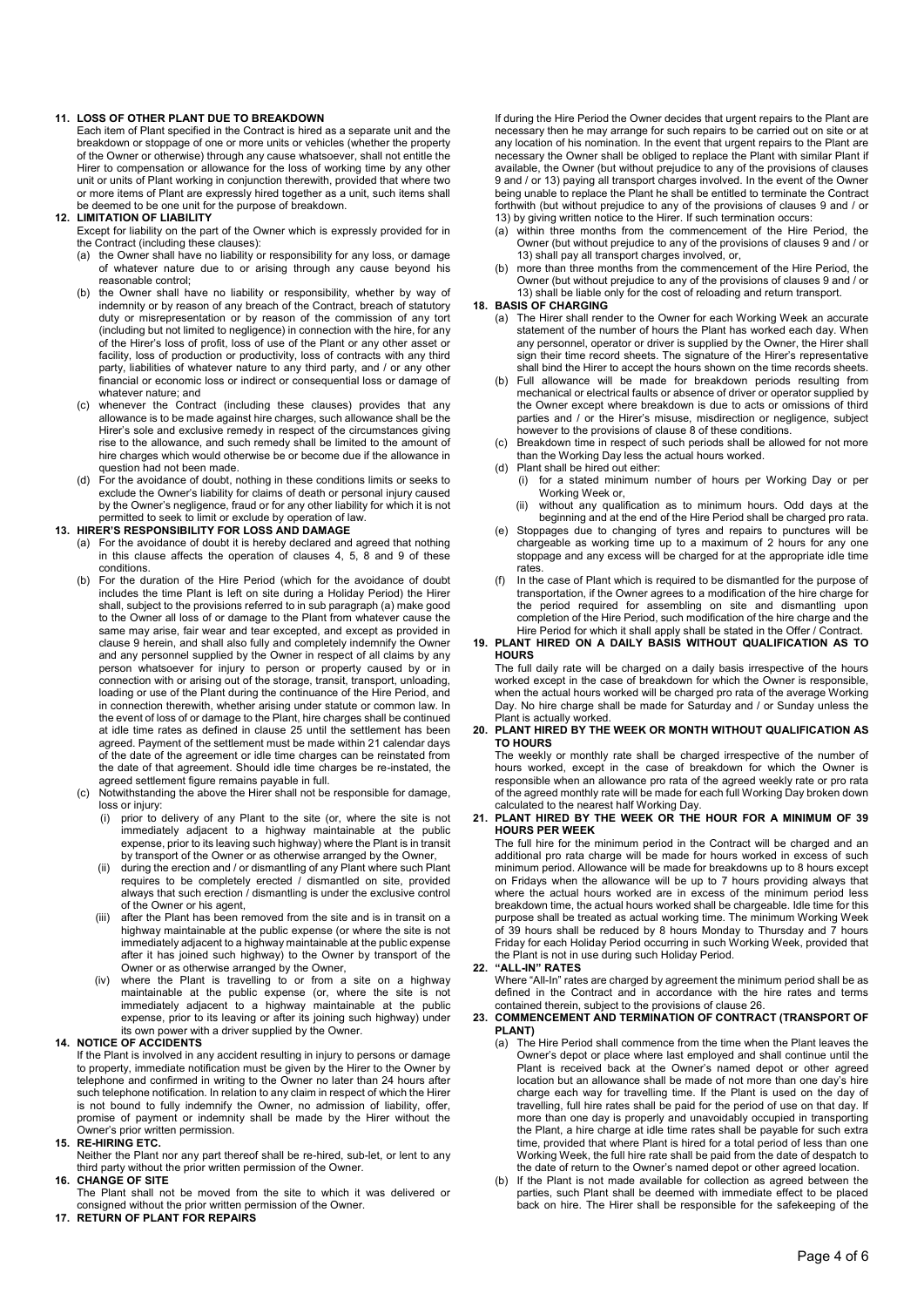Plant in accordance with clause 13, and for all the reasonable costs and expenses incurred by the Owner in seeking to collect such Plant.

- (c) Upon the completion of the Hire Period, the Hirer shall clean and where necessary, decontaminate the Plant. All fuel and contaminates will be removed from bunds, storage tanks and bowsers. The Hirer shall be liable for any costs, liabilities and expenses incurred by the Owner should the Hirer fail to comply with this clause.
- **24. HIRER'S LIABILITY DURING THE NOTICE OF TERMINATION OF CONTRACT**
	- (a) Where the Hire Period is indeterminate or having been defined becomes indeterminate the Contract shall be terminable by seven days notice in writing given by either party to the other except in cases where the Plant has been lost or damaged. Notwithstanding that the Owner may have agreed to accept less than 7 days notice of termination, the Hirer's obligations under clause 13 shall continue until the Plant is returned to the Owner in accordance with clause 31 or until the Owner has collected the Plant within the 7 days following the acceptance of short notice. Oral notice given by the Hirer to the Owner's driver or operator shall not be deemed to constitute compliance with the provisions of this clause.
	- (b) Without prejudice to clause 24(a), should the Hirer fail to make the Plant available for collection by the Owner before the end of the 7 day notice, the Hirer's obligations under clause 13 shall continue for a further 3 days or until such time as the Plant is made available for collection and the Owner has collected the Plant. For the avoidance of doubt, where the Hirer gives a notice pursuant to clause 24(a) but subsequently and with the consent of the Owner, withdraws such notice, the obligations of clause 13 shall continue to apply and the requirements of clause 24 will apply to any later termination of the Contract.
	- (c) If the Hirer terminates the Contract before the Hire Period commences, then the Hirer is liable for all reasonable costs and charges incurred by the Owner or to which the Owner is committed at the time of termination.

#### **25. IDLE TIME**

When the Plant is prevented from working for a complete Working Week, the hire charges shall be two thirds of the hire rate or such other idle time rate as is agreed in writing by the Owner for the period during which the Plant is not in use. If the Plant works for any time during the Working Day then the whole of that Working Day shall be charged as working time. In any case no period less than one Working Day shall be reckoned as idle time save for as provided for in clause 18(e). Where an "All-In" rate is charged, idle time is calculated on the machine element only. Full rate will be charged for the operator.

#### **26. WAGES AND OTHER CHARGEABLE ITEMS RELATING TO DRIVERS AND OPERATORS OF PLANT**

All chargeable items shall be paid by the Hirer at the rates set out in the Contract save that any subsequent increases before and / or during the Hire Period arising from awards under any wage agreements and / or from increases in the Owner's statutory contribution shall be charged as additions at cost by the Owner and shall be admitted and paid by the Hirer.

#### **27. TRAVELLING TIME AND FARES**

Travelling time, fares and similar expenses for drivers, operators and any person supplied by the Owner, incurred at the beginning and end of the Hire Period and where appropriate return fare of the driver, operator and any person supplied by the Owner to his home will be chargeable at cost. No charge shall be made by the Owner for any such expenses incurred by other employees of the Owner for the purpose of servicing, repair or maintenance of Plant, unless necessitated by the Hirer's negligence, misdirection or misuse of the Plant.

# **28. FUEL, OIL AND GREASE**

Fuel, oil and grease shall, when supplied by the Owner, be charged at net cost or an agreed estimate of net cost, and when supplied by the Hirer, shall be of a grade or type specified by the Owner. The Hirer shall be solely responsible for all damages, losses, costs and expenses incurred by the Owner if the Hirer uses the wrong fuel, oil or grease.

### **29. SHARPENING OF DRILLS/STEELS ETC.**

The cost of re-sharpening or replacement of drill bits, blades and other ancillary items shall be borne by the Hirer.

#### **30. OWNER'S NAME PLATES**

The Hirer shall not remove, deface or cover up the Owner's name plate or mark on the Plant indicating that it is his property, without the prior written permission of the Owner.

### **31. TRANSPORT**

The Hirer shall pay the cost of and if required by the Owner, arrange transport of, the Plant from the Owner's depot or other agreed location to the site and return to the Owner's named depot or other agreed location on completion of the Hire Period.

### **32. GOVERNMENT REGULATIONS**

- (a) The Hirer will be responsible for compliance with relevant regulations issued by the Government or Local Authorities, including regulations under the Environmental Acts, Factories Acts, Health and Safety at Work, etc. Act and observance of the Road Traffic Acts should they apply, including the cost of road fund licences and any insurances made necessary thereby, save that if and during such time as the Plant is travelling, whether for full or part journey from Owner to site and site to Owner under its own power with a driver supplied by the Owner, the Owner and not the Hirer shall be responsible as aforesaid.
- (b) The Hirer shall indemnify the Owner against any charges or fines that the Owner may become liable for as a result of the operation of the Plant during the Hire Period.

### **33. PROTECTION OF OWNER'S RIGHTS**

- (a) The Hirer shall not re-hire, sell, mortgage, charge, pledge, part with possession of or otherwise deal with the Plant except as provided under clause 15 and shall protect the same against distress, execution or seizure and shall indemnify the Owner against all losses, damage, costs, charges and expenses arising as a direct result of any failure to observe and perform this condition except in the event of Government requisition.
- (b) The Owner may terminate the Contract forthwith by written notice to the Hirer if one or more of the following events occur:
	- (i) The Hirer defaults in punctual payment of any sum due to the Owner for hire of Plant or other charges payable pursuant to these conditions;
	- (ii) The Hirer fails to observe and perform the terms and conditions of the Contract;
	- (iii) The Hirer suffers, or the Owner reasonably believes that the Hirer shall suffer, any distress or execution to be levied against him;
	- (iv) The Hirer makes or proposes to make any arrangement with his creditors or becomes insolvent within the meaning of Section 113 of the Housing Grants, Construction and Regeneration Act 1996 or any amendment or re-enactment thereof for the time being in force; or
	- The Hirer does or causes to be done or permit or suffer any act or thing whereby the Owner's rights in the Plant may be prejudiced or put into jeopardy.
- (c) In the event of termination under sub-paragraph (b) above:
	- (i) The Hirer must give the Owner or his agents, immediate unobstructed access to recover the Plant.
	- (ii) The Owner shall be entitled to claim the hire charges outstanding as at the date of termination of the hire under this clause and return transport charges under clause 31.
- (d) The rights under sub-paragraph (b) and (c) above:
	- (i) May be exercised notwithstanding that the Owner may have waived some previous default or matter of the same or a like nature.
	- (ii) Shall not affect the Owner's right to claim damages for breach of Contract or recover any sums due under the Contract as a debt.
- (e) If the Hirer does not make payment of a sum by the final date on which payment is due to be made, the Owner has the right to suspend performance of its obligations under the Contract. The right to suspend may not be exercised without first giving to the Hirer at least 7 days notice in writing of the Owner's intention to suspend performance, stating the ground or grounds on which the Owner intends to suspend performance. The right to suspend performance will cease when the Hirer makes payment in full of the amount due.

### **34. CHANGES IN NORMAL WORKING WEEK**

The foregoing provisions have been framed upon the basis of the Hirer working a 5-day week of 39 hours; it is hereby agreed that in the event of:

- (a) there being any agreed change in the normal weekly hours in the industry in which the Hirer is engaged or,
- (b) the Contract being made with reference to a 5 day week of other than 39 hours. Clauses 1(h) and (i), 18(c) and (d), 20 and (in regard to breakdown allowance and reduction for statutory holidays) 21 shall be deemed to be modified conformably and in the event of an alteration in the normal weekly working hours in the said industry the "Hire Rates and Terms" of Plant hired for a minimum weekly or daily period shall be varied pro rata.

#### **35. DISPUTE RESOLUTION**

- (a) If the site is situated within the United Kingdom, then the court whose jurisdiction covers the site will have exclusive jurisdiction and interpretation of the law for this Contract. If the original site is not situated within the United Kingdom, then the relevant jurisdiction and interpretation of the law of the Contract will be governed by the country where the Owner's head office is located.
- (b) Both parties to the Contract have a right to refer any difference or dispute arising under or in connection with the Contract to adjudication and the procedure set out in Part 1 of the Scheme for Construction Contracts (England and Wales) Regulations 1998 (or any amendment or reenactment thereof for the time being in force) will apply. The person (if any) specified in the Contract to act as adjudicator may be named in the Offer. The specified nominating body to select adjudicators shall be the Construction Plant-hire Association acting by its President or Chief Executive for the time being. .
- (c) The Owner and the Hirer shall comply forthwith with any decision of the adjudicator; and shall submit to summary judgment and enforcement (and / or, under Scots law, shall consent to a motion for summary decree and submit to enforcement) in respect of all such decisions; in each case, without any defence, set-off, counterclaim, abatement or deduction. Where, under Scots law, the Owner, the Hirer, or the adjudicator, wishes to register a decision of the adjudicator for execution in the Books of Council and Session, any other party shall, on being requested to do so, forthwith consent to such registration by subscribing the decision before a witness.

#### **36. LATE PAYMENTS**

The Owner reserves the right to charge the Hirer for the late payment of any outstanding invoices under the Late Payment of Commercial Debts (Interest) Act 1998, or any subsequent legislation.

#### **37. SEVERABILITY**

If any of these clauses are held to be unlawful, void or unenforceable, then that clause will be deemed severable and will not affect the validity and enforceability of the remaining clauses, to the extent permitted by law.